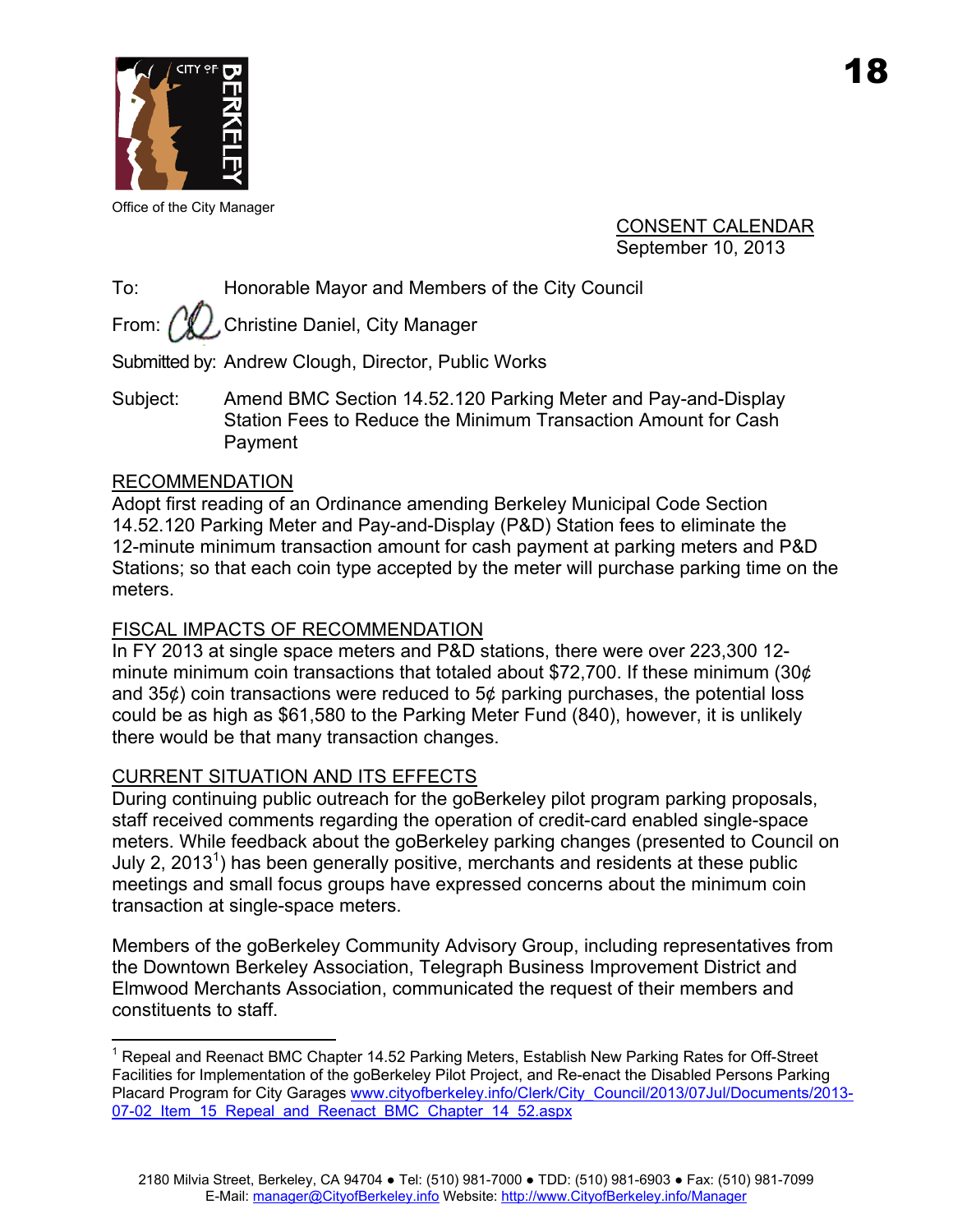Specifically, the request is that a cash payment of one nickel (5¢) should purchase an associated segment of parking time at the single-space meter. Currently, users of credit-card enabled single-space meters who choose to pay with cash must insert a minimum of thirty cents (30¢) to purchase 12-minutes of parking time with an hourly rate of \$1.50. No meter time is purchased until the minimum transaction is reached.

## BACKGROUND

On July 2, 2013, the City Council received a recommendation to amend BMC Section 14.52.120 to define the operation of credit-card enabled single-space meters to be similar to that of credit-card enabled multi-space meters. Specifically, these meters would accept no less than 30¢ for a 12-minute time segment, regardless of cash or credit-card payment. The goal of this amendment was to standardize the operation of the credit-card enabled single-space meters with the P&D Stations, which have required the minimum transaction time (12-minute) currently 30¢ or 35¢ depending on the hourly rate since 2008.

In order to consolidate Council action on several amendments to the same BMC section, the recommendations for minimum transactions and allowing adjustments for goBerkeley Pilot Program parking rates were both included in a single July 2, 2013 report (Item 15 on that agenda). Council was informed at the time that if they adopted both the Ordinance and the Resolution, as recommended in Item 15, further action would not be necessary on Item 16.

Council adopted the first reading of Ordinance No. 7,305-N.S. on July 2, 2013 and the second reading on July 16, 2013 to reflect both the goBerkeley parking changes and the minimum transaction amount.

# RATIONALE FOR RECOMMENDATION

This BMC amendment makes changes in fees for both single-space meters and P&D Stations, responding to community input to:

- 1. Accept a minimum parking payment of one nickel (5¢) for cash transactions at single-space meters;
- 2. Lower the minimum parking payment to one nickel (5¢) for cash transactions at P&D Stations to be consistent with single-space meters; and
- 3. Retain a 12-minute minimum parking payment for credit or debit card transactions at both credit-card enabled single-space meters and P&D Stations.

# ALTERNATIVE ACTIONS CONSIDERED

Staff considered both eliminating the coin transaction minimum only at single-space meters, and changing the minimums for credit/debit card transactions, which were established at the same time as the current minimum transaction for coins. While the same logic applies in both cases, to give customers the flexibility to purchase only as much time as they need, the coin minimum at P&D Stations was not a concern in the public comments. Credit card minimums were also not a focus of public comments, and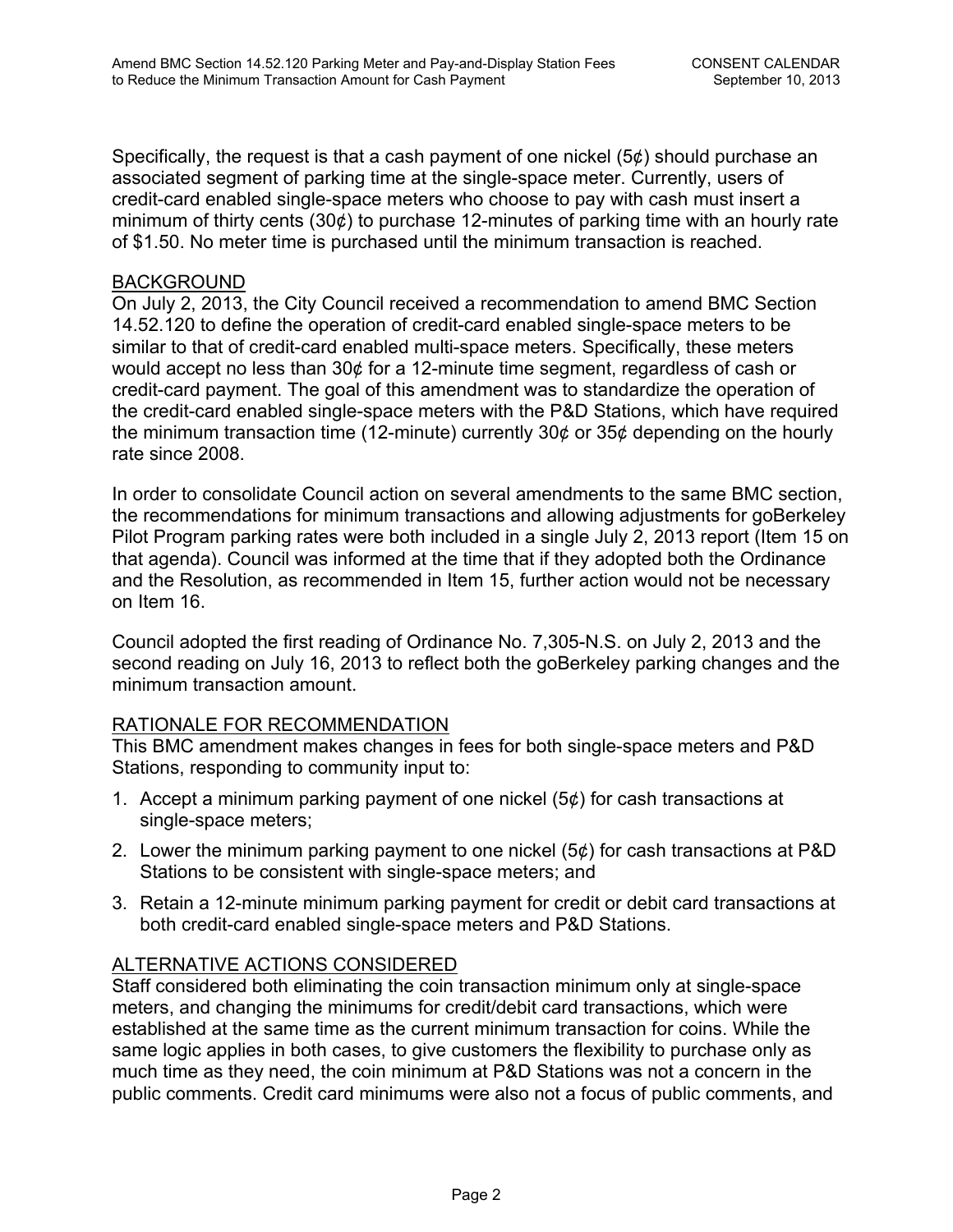become less significant to customers when given the alternative of lower value transactions paid by coins.

# CONTACT PERSON

Farid Javandel, Transportation Manager, Public Works, 510-981-7061 Danette L. Perry, Parking Services Manager, Public Works, 510-981-7057

Attachments: 1: Ordinance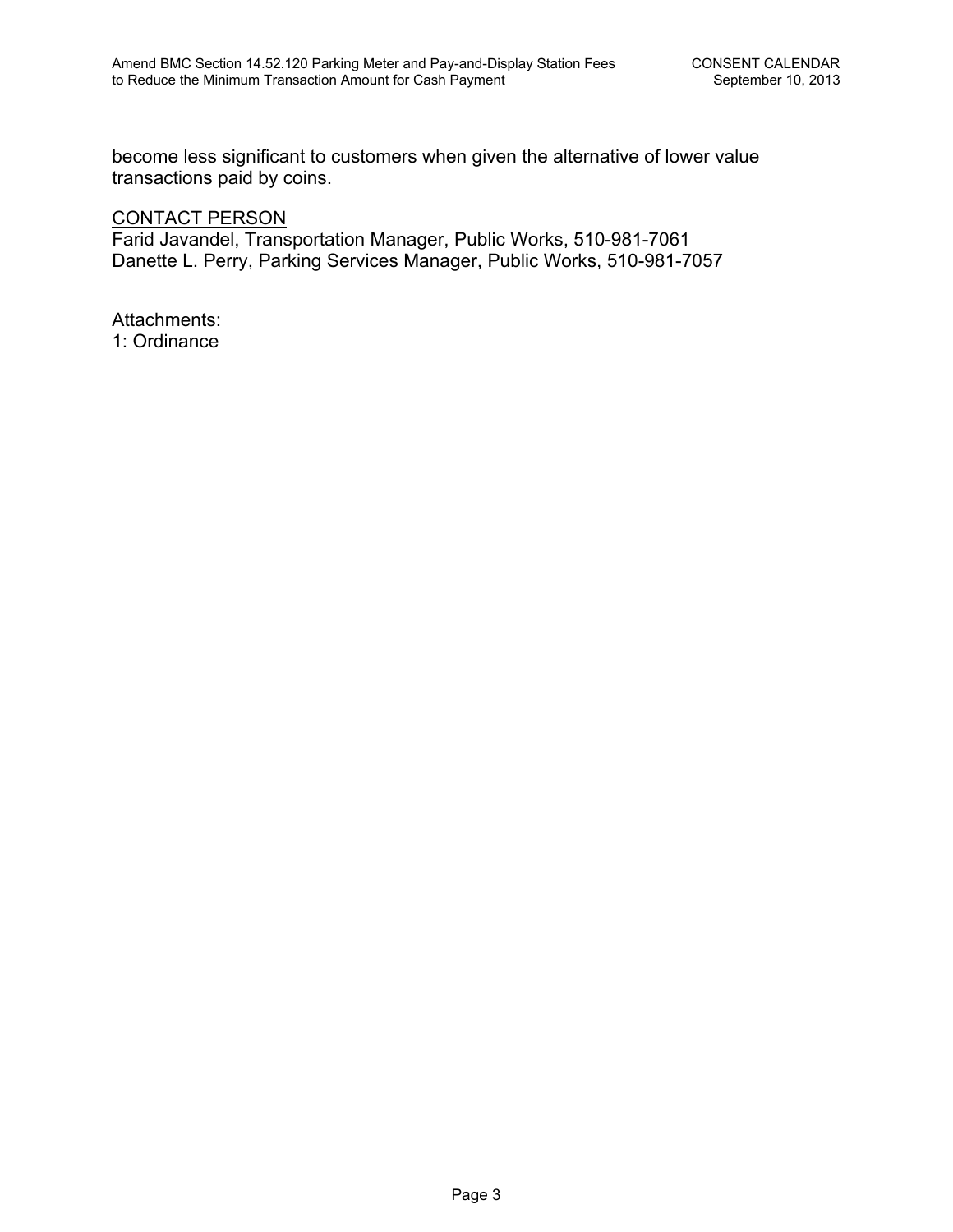## ORDINANCE NO. -N.S.

AMEND BERKELEY MUNICIPAL CODE SECTION 14.52.120 PARKING METER AND PAY-AND-DISPLAY STATION FEES TO REDUCE THE MINIMUM TRANSACTION AMOUNT FOR CASH PAYMENT

BE IT ORDAINED by the Council of the City of Berkeley as follows:

Section 1. That Berkeley Municipal Code Section 14.52.120 is amended to read as follows:

## **14.52.120 Parking meter and Pay-and-Display Station fees.**

Parking meter and payPay-and-display-Display station-Station fees for the parking meter zones hereinabove set forth shall be as follows:

- A. For parking meter zones set forth in 14.52.010(A) and 14.52.010(B):
	- 1. At payPay-and-display-Display stations Stations and credit card enabled single-space meters, the parking fee shall be 30 cents (\$0.30) for each twelve (12) minute segment of parking time purchasedshall accept nickels, dimes, quarters, one dollar coins and credit/debit cards.
	- 2. At Single-space parking meters that accept coins only, the parking fee shall be five cents (\$0.05) for each two-minute segment of time purchased; 10 cents (\$0.10) for each four-minute segment of parking time purchased; and 25 cents (\$0.25) for each ten-minute segment of parking time purchasedshall accept nickels, dimes and quarters.
	- 3. The minimum transaction amount for cash payment shall be five cents (\$0.05) and shall purchase a segment of time proportional to the prevailing hourly rate, rounded up to the nearest whole minute. The prevailing hourly rate for meter zones specified in 14.52.010(A) shall be \$1.50 per hour. The prevailing hourly rate for meter zones specified in 14.52.010(B) shall be set by section 14.52.120(B).
	- 4. The 12-minute minimum transaction amount for credit/debit card payment shall purchase a segment of time proportional to the prevailing hourly rate, rounded up to the nearest whole minute. The prevailing hourly rate for meter zones specified in 14.52.010(A) shall be \$1.50 per hour. The prevailing hourly rate for meter zones specified in 14.52.010(B) shall be set by section 14.52.120(B).

B. For parking meter zones set forth in 14.52.010(B) (goBerkeley Pilot Program Areas):

1. At single-space meters and  $payPay-and-display-Display stationary Statistics$ the goBerkeley Pilot Program parking meter zones:

1. The credit/debit card parking fee may vary between 20 cents (\$0.20) and 80 cents (\$0.80) for each twelve (12) minute segment of parking time purchased for the first hour of parking for an hourly rate between \$1.00 and \$4.00 per hour, as set by the City Manager.